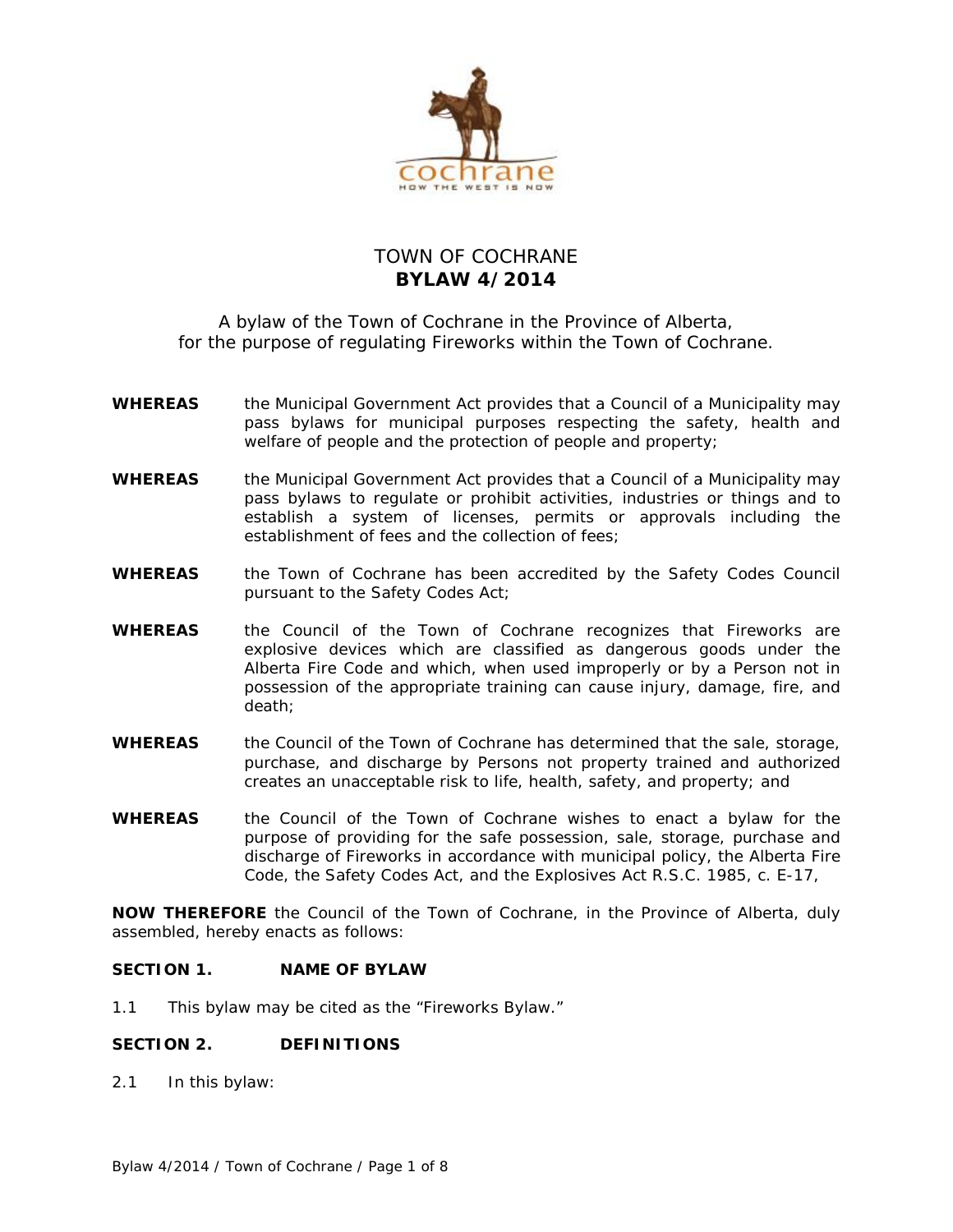- (a) "Chief Fire Officer" means the person designated Senior Manager Protective Services by Council or that person's delegate.
- (b) "Council" means the Council of the Town.
- (c) "*Explosives Act*" means the *Explosives Act*, R.S.C. 1985, c. E-17.
- (d) "Fireworks" means the fireworks listed in the Alberta Fire Code and the *Explosives Act*, and includes firecrackers.
- (e) "High-hazard Fireworks" means high-hazard fireworks as defined in the Alberta Fire Code.
- (f) "Low-hazard Fireworks" means low-hazard fireworks as defined in the Alberta Fire Code.
- (g) "Peace Officer" means a peace officer as defined in the *Peace Officers Act*, S.A. 2006, c. P-3.5.
- (h) "*Provincial Offences Procedure Act*" means the *Provincial Offences Procedure Act*, R.S.A. 2000, c. P-34.
- (i) "Person" means an individual, firm, partnership, joint venture, proprietorship, corporation, association, society, and any other legal entity.
- (j) "*Safety Codes Act*" means the *Safety Codes Act*, R.S.A. 2000, c. S-1.
- (k) "Specified Penalty" means a penalty specified in Schedule "A" of this bylaw for committing an offence under this bylaw when such offence is being prosecuted by way of a Violation Ticket.
- (l) "Town" means the Town of Cochrane.
- (m) "Violation Tag" means a notice of contravention of this bylaw issued in accordance with section 5.3 of this bylaw in a form approved by the Chief Fire Officer.
- (n) "Violation Ticket" means a violation ticket under part 2 or part 3 of the *Provincial Offences Procedure Act*.

For words not defined in the above-noted definitions reference should be made to the Canadian Oxford Dictionary (Second Edition), published by Oxford University Press.

## **SECTION 3. PROHIBITIONS AND PERMISSIONS**

- 3.1 No Person shall display for sale, offer for sale, sell, possess, store, handle, set off, or discharge any Fireworks within the Town unless:
	- (a) that Person holds the appropriate authorization in accordance with the *Explosives Act*, and does so in accordance with that authorization; and
	- (b) that Person has the written permission of the Chief Fire Officer.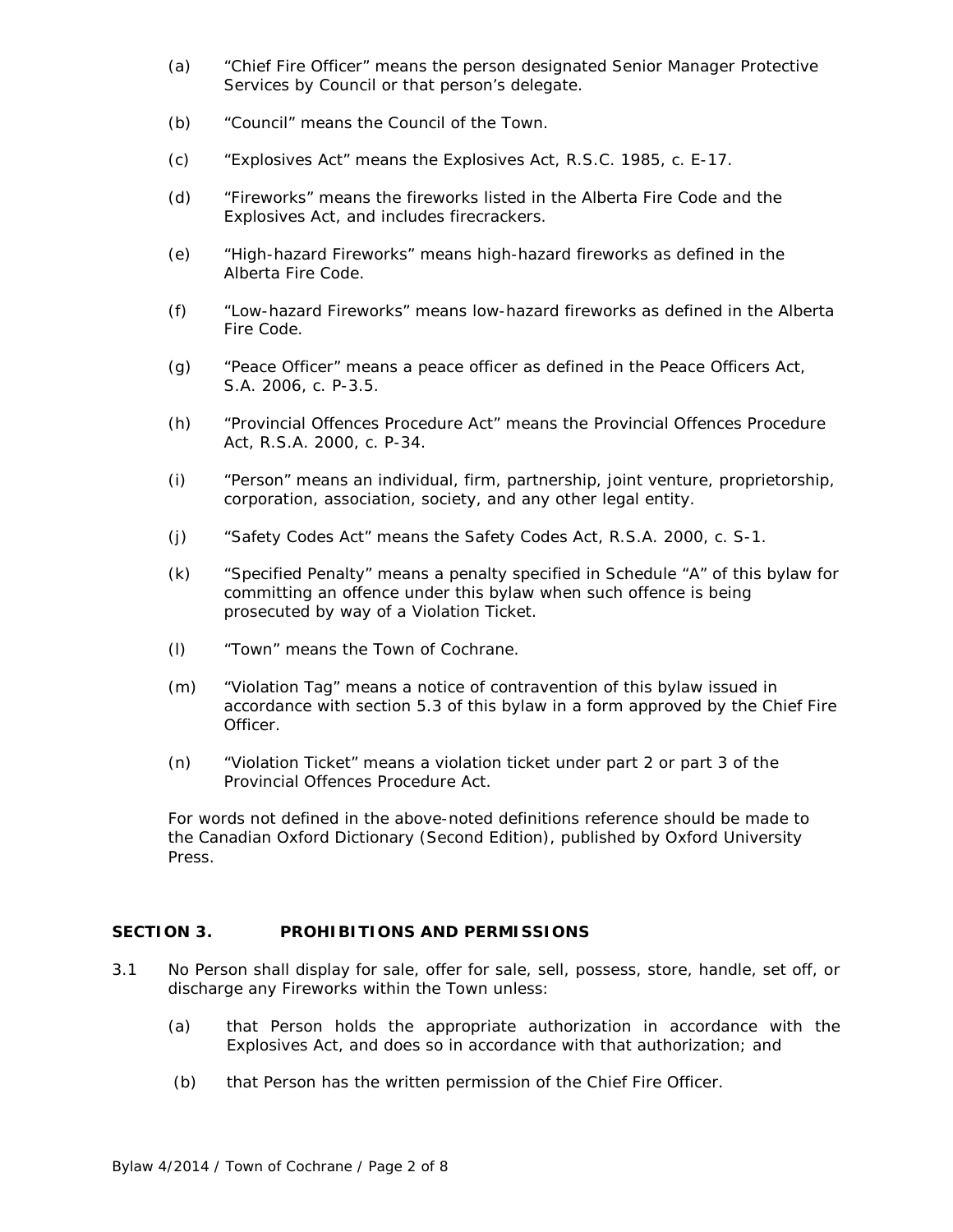- 3.2 A Person seeking to sell, offer for sale, possess, store, handle, set off, or discharge any Fireworks within the Town shall apply in writing to the Chief Fire Officer. Such application shall contain the following, in addition to any information required by the *Explosives Act* and the Alberta Fire Code, and in the case of a show or display of Fireworks shall be made, a minimum of 28 days prior to the event:
	- (a) The application fee as set out in Schedule B to this bylaw;
	- (b) The names, addresses, and certification numbers of all Persons to be engaged in the activity;
	- (c) Any other information deemed necessary by the Chief Fire Officer; and
	- (d) In the case of a Fireworks show or display:
		- (i) Date, time and location of the proposed event;
		- (ii) Names, addresses and certification numbers of all display supervisors or pyro-technicians and assistants participating in the show;
		- (iii) The name of the sponsor or purchaser of the event;
		- (iv) A full description of the planned event and a list of all materials to be fired, detonated, burnt or energized during the event;
		- (v) The emergency plan for the event;
		- (vi) Verification of liability insurance, in an amount acceptable to the Town; and
		- (vii) Payment of the designated application fee.
- 3.3 The Chief Fire Officer may:
	- a. issue written permission in accordance with Section 3.1 of this bylaw, in the form of a signed letter on official letterhead, and may impose any conditions or terms on such permission as the Chief Fire Officer deems appropriate; or
	- b. refuse to issue written permission in accordance with Section 3.1 of this bylaw if, in the Chief Fire Officer's opinion, the proposed activity may create a risk to life, safety or property.
- 3.4 The Chief Fire Officer may revoke any previously issued written letter of permission for protection of life, health, safety or property or for non-compliance with:
	- (a) The Alberta Fire Code;
	- (b) The *Explosives Act*;
	- (c) The letter of permission, including any terms and conditions;
	- (d) Changes in environmental conditions; or
	- (e) Any combination of the above factors.
- 3.5 No Person shall provide false or misleading information in an application pursuant to section 3.2 of this bylaw.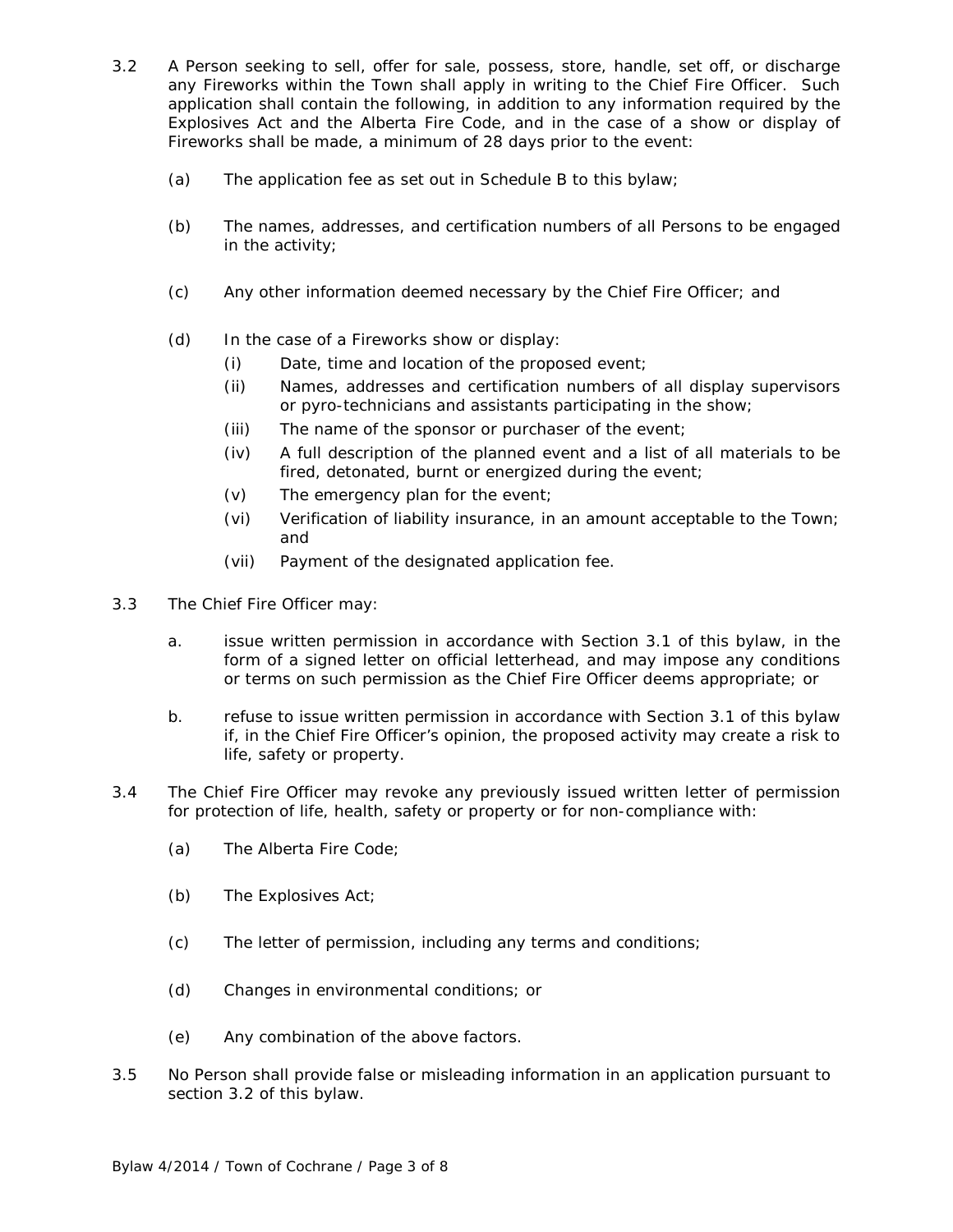## **SECTION 4. OFFENCES**

- 4.1 Any Person who contravenes any provision of this bylaw by:
	- (a) doing something that is prohibited by this bylaw;
	- (b) failing to do something that is required by this bylaw; or
	- (c) doing something in a manner different from that which is required by this bylaw,

is guilty of an offence.

4.2 Where a contravention of this bylaw is of a continuing nature, every day during which the contravention continues shall be deemed to be a separate offence.

### **SECTION 5. ENFORCEMENT**

- 5.1 Where a Peace Officer has reasonable grounds to believe that a Person has violated any provision of this bylaw, that Peace Officer may serve that Person with a Violation Ticket.
- 5.2 A Violation Ticket shall be served upon the person named therein in accordance with the provisions of the *Provincial Offences Procedure Act*.
- 5.3 Notwithstanding section 5.1, where a Peace Officer has reasonable grounds to believe that a Person has violated any provision of this bylaw, that Peace Officer may serve that Person with a Violation Tag by personal service or by registered mail.
- 5.4 A Violation Tag issued pursuant to section 5.3 of this bylaw shall specify the penalty in lieu of prosecution payable in respect of the contravention of this bylaw as set out in Schedule A to this bylaw for penalties in lieu of prosecution.
- 5.5 A Person who has been issued a Violation Tag pursuant to section 5.3 of this bylaw and has paid the penalty to the Town by the date specified on that Violation Tag shall not be liable to prosecution for the subject contravention.
- 5.6 Nothing in this bylaw shall prevent a Peace Officer from issuing a Violation Ticket for the mandatory Court appearance of any Person who contravenes any provision of this bylaw, or from laying an information.

#### **Penalties**

- 5.7 A Person who is convicted of an offence pursuant to this bylaw is liable on summary conviction to a fine not exceeding \$10,000.00 plus court costs, and in default of payment of a fine imposed to a period of imprisonment not exceeding six (6) months.
- 5.8 The Specified Penalty for a breach of this bylaw shall be:
	- (a) Where Schedule A to this bylaw specifies a penalty in respect of a contravention of a provision of this bylaw, the penalty specified in that schedule; and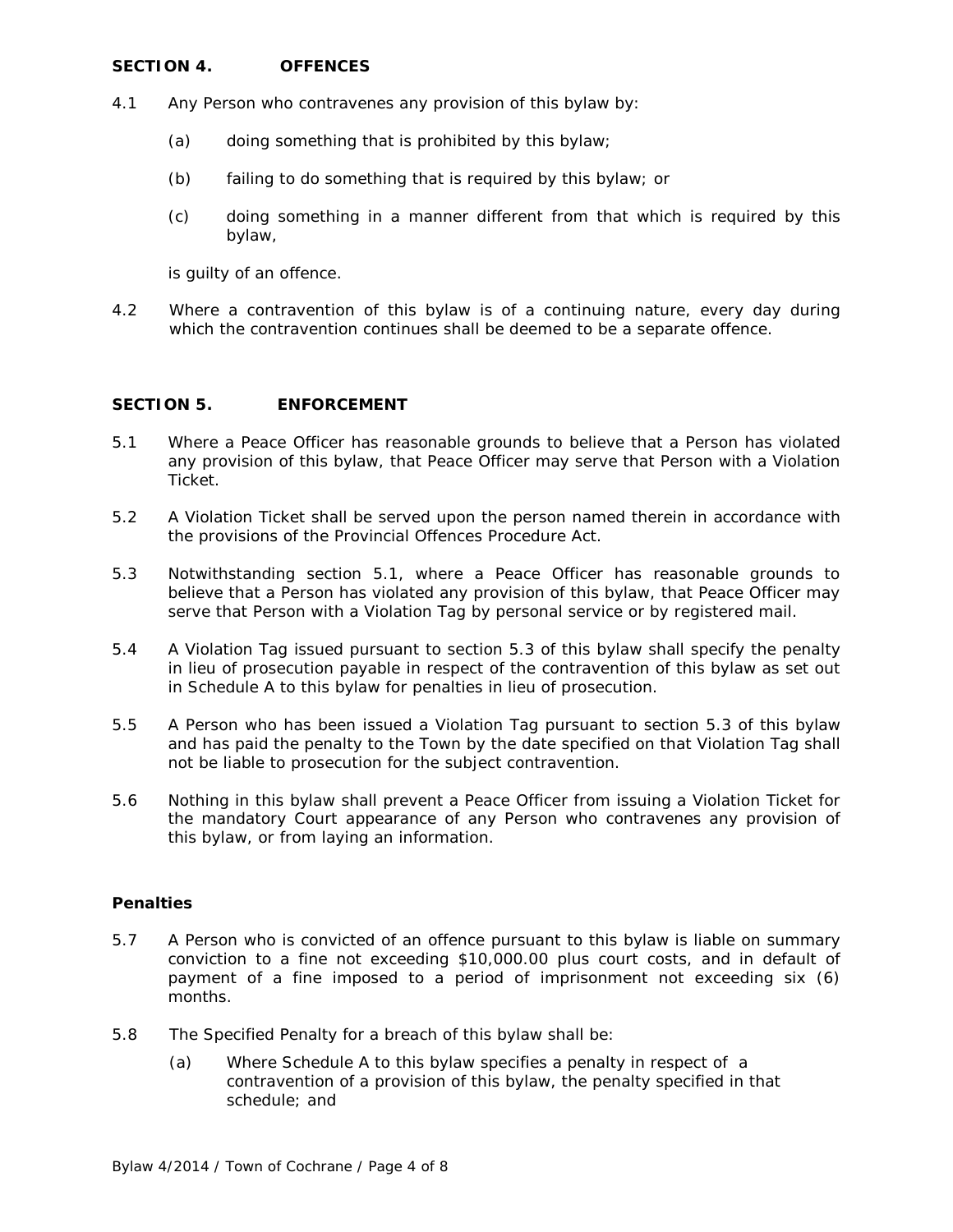- (b) Where Schedule A to this bylaw does not specify a penalty in respect of a contravention of a provision of this bylaw, the minimum penalty shall be \$250.00.
- 5.9 Where a Person has been convicted of the same offence, or has issued a Violation Tag and has paid the penalty specified in that Violation Tag:
	- (a) on two separate occasions within a twenty-four (24) month period, the Specified Penalty in respect to the second contravention shall be double the amount specified in section 5.8; and
	- (b) three (3) or more times within a twenty-four (24) month period, the Specified Penalty in respect to the third and subsequent contraventions shall be four (4) times the amount specified in section 5.8.
- 5.10 The levying and payment of a fine or imprisonment for any period provided in this bylaw shall not relieve a Person from paying any other fines or penalties or any fees, charges or costs for which that Person is liable pursuant to this bylaw.

## **Remedying Contraventions**

- 5.11 The Chief Fire Officer is authorized to enforce this bylaw and to take any steps authorized by the *Municipal Government Act*.
- 5.12 Without limiting the generality of section 5.11, the Chief Fire Officer is authorized to:
	- (a) issue an order requiring a Person responsible for a contravention of this bylaw to remedy that contravention;
	- (b) enter on any land or structure to inspect the land or structure, remedy any contravention of this bylaw or enforce any term of this bylaw;
	- (c) carry out any work necessary to enforce any term of this bylaw at the expense of the Person responsible for the contravention of this bylaw.

#### **SECTION 6. SEVERABILITY**

6.1 Each provision of this bylaw is independent of all other provisions. If any provision of the bylaw is declared invalid for any reason by a Court of competent jurisdiction, all other provisions of this bylaw shall remain valid and enforceable.

### **SECTION 7. INTERPRETATION**

- 7.1 Wherever the provisions of this bylaw are, or are deemed to be, at variance with each other, the more restrictive of the two provisions shall apply.
- 7.2 Whenever the singular and masculine gender is used in this bylaw, the same shall include the plural, feminine and neuter gender whenever the context so requires.
- 7.3 Any reference in this bylaw to any federal or provincial statute shall mean that statute as amended or replaced from time to time and any amendments thereto and shall include any regulations enacted pursuant to that statute.
- 7.4 The Schedules to this bylaw may be amended or replaced from time to time by resolution of Council.
- 7.5 Nothing in this bylaw relieves any Person from compliance with any other bylaw or applicable federal or provincial law, regulation or enactment.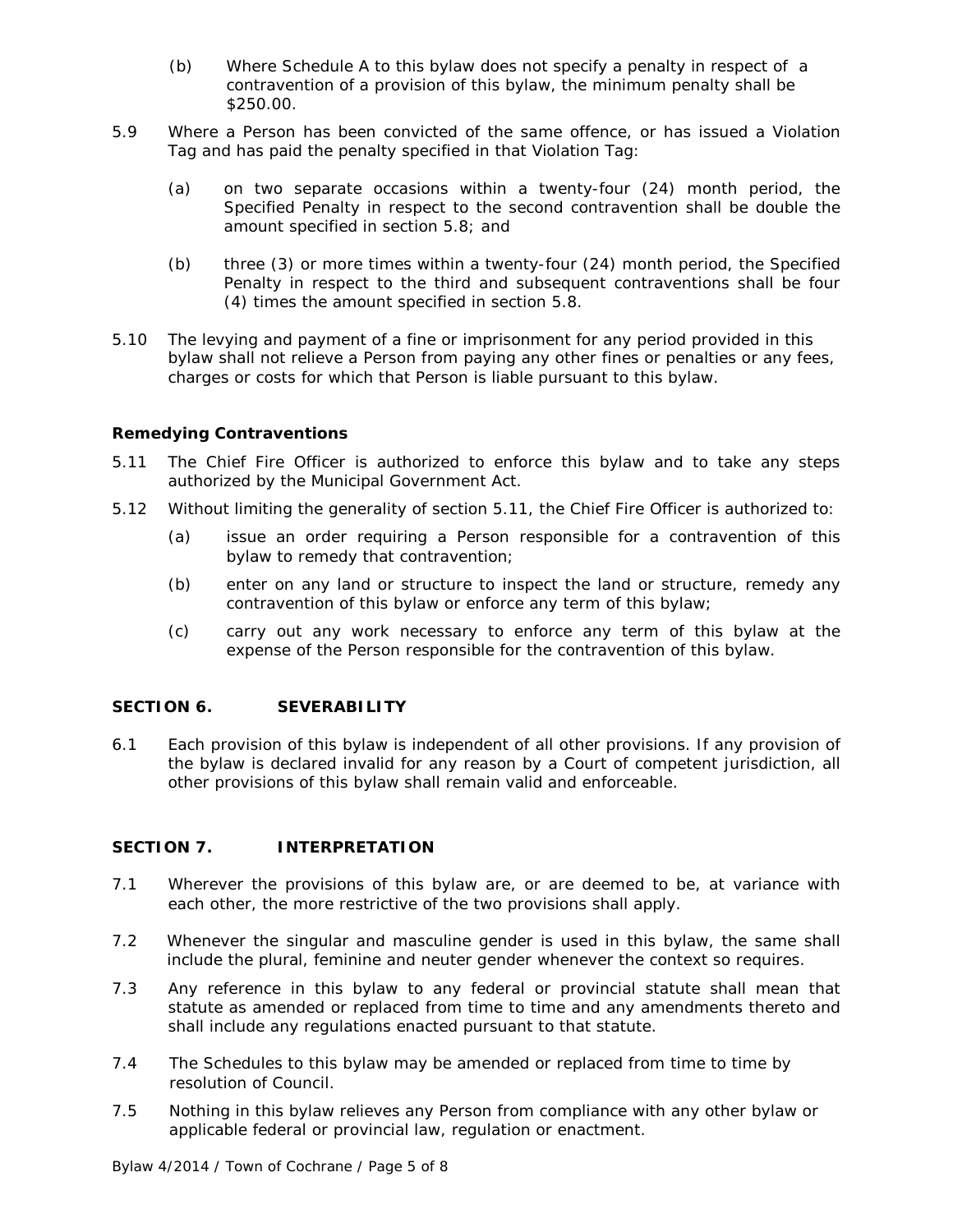#### **SECTION 8.** EFFECTIVE DATE

8.1 This bylaw shall come into force and effect on the date of the third and final reading.

Read a first time January 27, 2014 Read a second time March 10, 2014 Read a third time March 10, 2014

Mayor egislative Services lanager,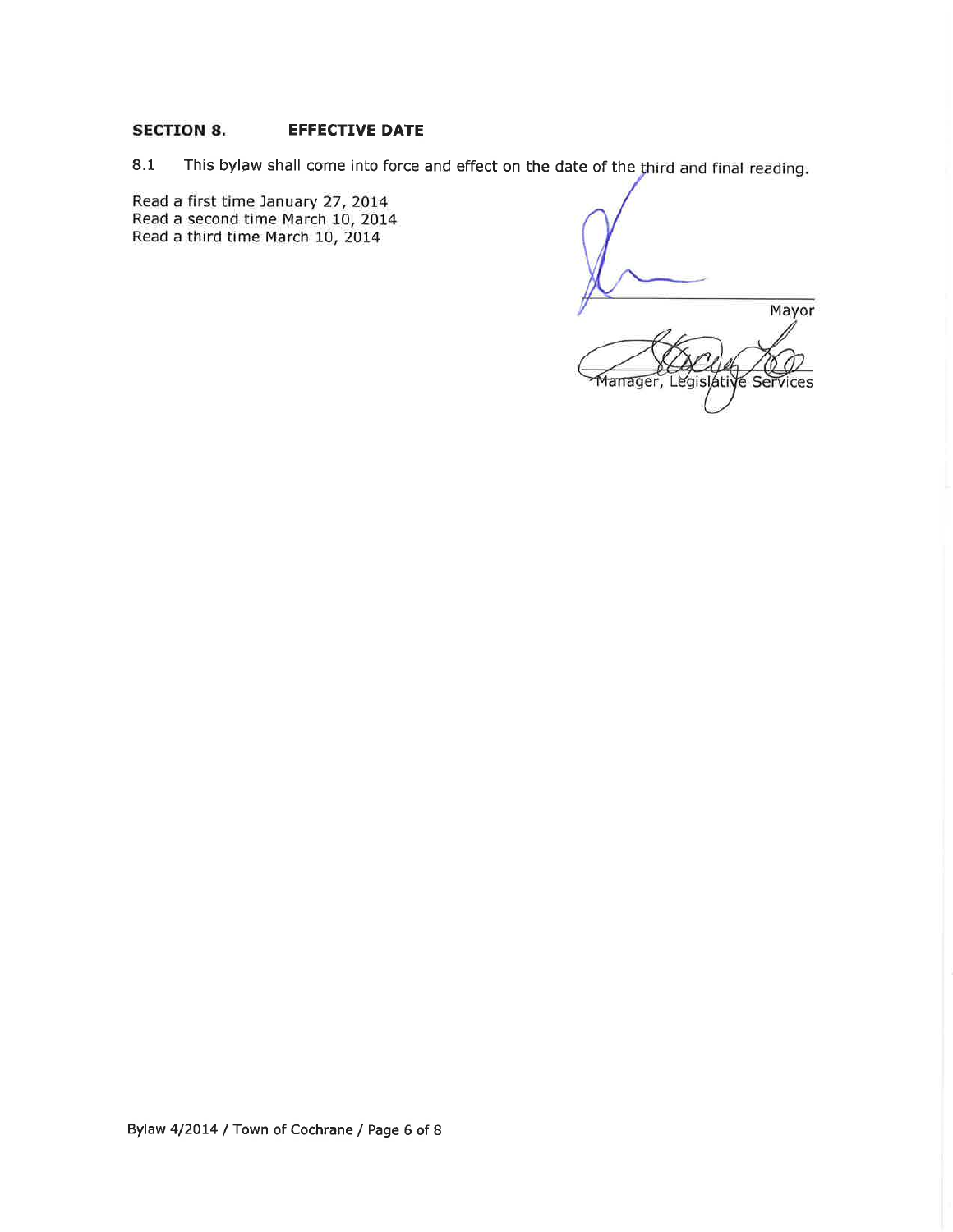# **Schedule "A"**

# **Specified Penalties**

| <b>Section Offence</b> |                                                                                                                                                          | Penalty in<br>Lieu of | <b>Specified</b><br>Penalty |
|------------------------|----------------------------------------------------------------------------------------------------------------------------------------------------------|-----------------------|-----------------------------|
|                        |                                                                                                                                                          | <b>Prosecution</b>    |                             |
| 3.1                    | Sell, offer for sale, possess, store, handle, set off, or<br>discharge Fireworks without required authorization or<br>permission (High-Hazard Fireworks) | \$750                 | \$1,000.00                  |
| 3.1                    | Sell, offer for sale, possess, store, handle, set off, or<br>discharge Fireworks without required authorization or<br>permission (Low-Hazard Fireworks)  | \$300                 | \$500.00                    |
|                        | 3.5 Provide false or misleading information when applying<br>for permission for a Fireworks display or show                                              | \$300                 | \$500.00                    |